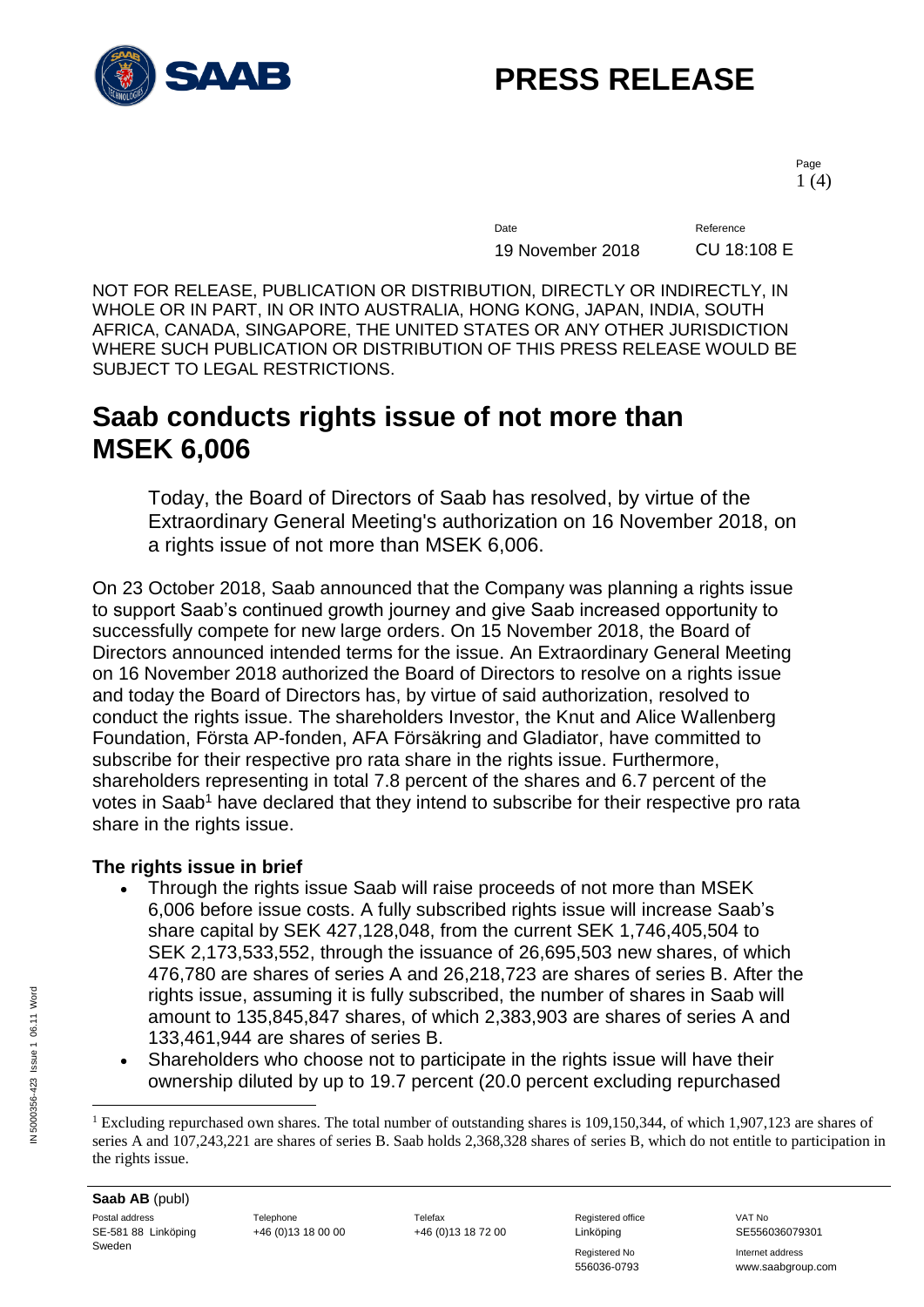

Page 2 (4)

own shares), but have the opportunity to financially compensate for the dilution by selling their subscription rights.

- The subscription period (subscription through payment) will run from and including 29 November 2018, up to and including 14 December 2018, or the later date as decided by the Board of Directors.
- The subscription price in the rights issue is SEK 225 per share.
- Those who on the record date of 26 November 2018 are registered shareholders in Saab will receive one (1) subscription right of series A respective series B for each share of series A respective series B held on the record date. Four (4) subscription rights of the respective series will entitle to subscription of one (1) new share of the corresponding series (primary preferential right). Shares not subscribed for on the basis of primary preferential right will be offered for subscription to all shareholders (subsidiary preferential right). Shares not subscribed for on the basis of primary or subsidiary preferential rights will be offered for subscription to other investors who have applied for subscription for shares without preferential right.
- The record date for the right to participate in the rights issue is 26 November 2018. The last day of trading in the Saab share inclusive of the right to participate in the rights issue is 22 November 2018.
- The subscription rights of series B will be traded at Nasdaq Stockholm during the period 29 November–12 December 2018.

### **Subscription commitments and support from shareholders**

Investor AB, the Knut and Alice Wallenberg Foundation, Första AP-fonden, AFA Försäkring and Gladiator, representing in total 46.6 percent of the shares and 54.0 percent of the votes in Saab<sup>2</sup>, have committed to subscribe for their respective pro rata share in the rights issue. Swedbank Robur Fonder, AFA Foundations and Handelsbanken Fonder, representing in total 7.8 percent of the shares and 6.7 percent of the votes in Saab<sup>2</sup>, have declared their intention to subscribe for their respective pro rata share in the rights issue. In total, shareholders representing 54.4 percent of the shares and 60.7 percent of the votes in Saab<sup>2</sup> are positive to the rights issue.

### **Background and reasons**

During the last few years, Saab has, despite increased competition, strengthened its market position and anticipates a continued strong demand for its products and systems. Meanwhile, defence budgets are increasing in many regions of the world. Saab therefore anticipates good opportunities to further strengthen its order backlog and increase future growth. However, to enable such growth, Saab must be able to successfully compete for new large orders. This requires that Saab has a strong

Registered No **Internet address** 556036-0793 www.saabgroup.com

 $\overline{a}$ <sup>2</sup> Excluding repurchased own shares. The total number of outstanding shares is  $109,150,344$ , of which  $1,907,123$  are shares of series A and 107,243,221 are shares of series B. Saab holds 2,368,328 shares of series B, which do not entitle to participation in the rights issue.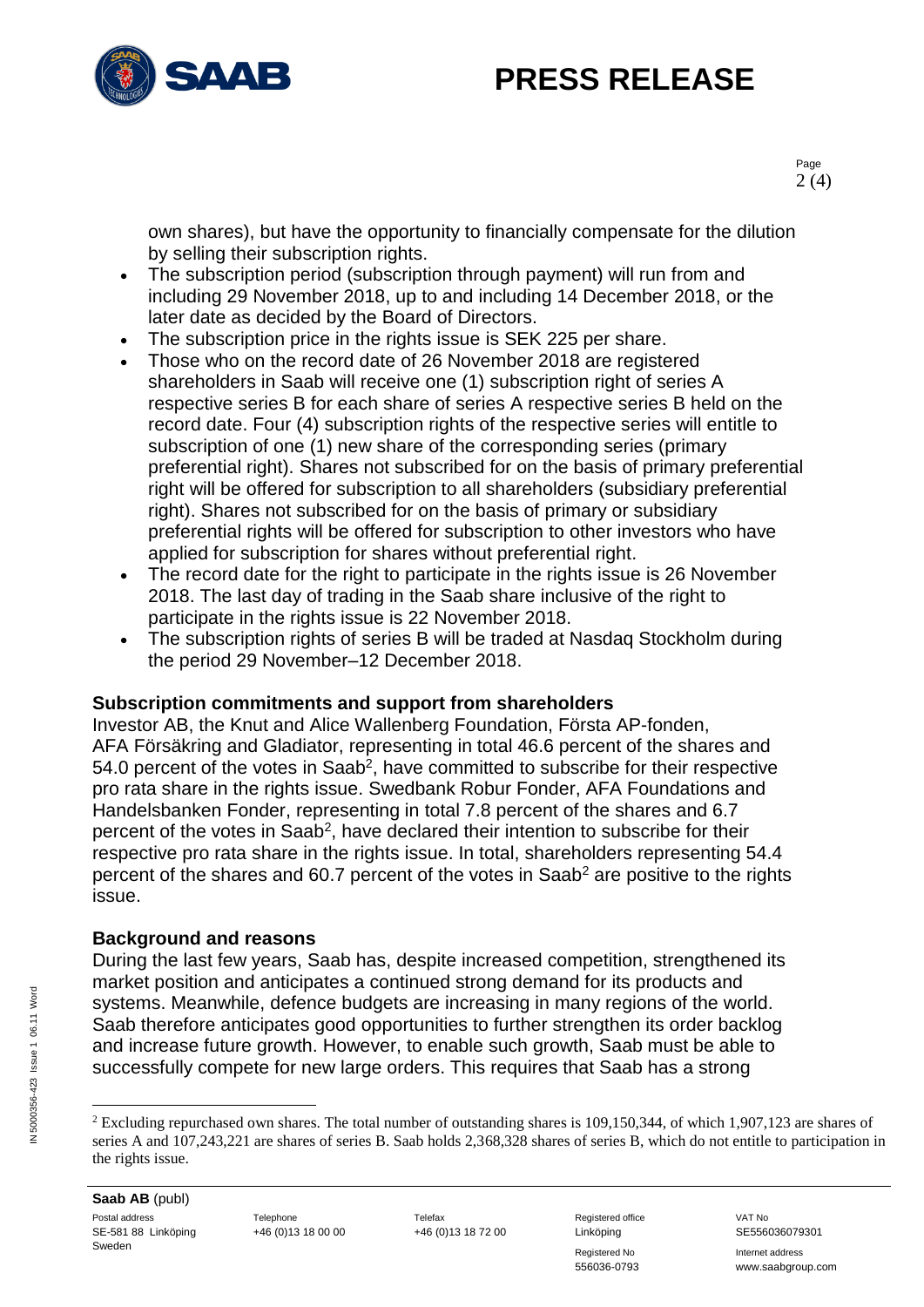

Page 3 (4)

capital base, which creates long-term confidence amongst its customers, and provides possibilities and opportunities for additional growth through new orders and to enter into major collaborations and partnerships as well as creates headroom for increased investments in development, production and working capital.

### **Indicative timetable for the rights issue**

| 22 November 2018             | Last day of trading in Saab shares of series B<br>including right to participate in the rights issue  |
|------------------------------|-------------------------------------------------------------------------------------------------------|
| 23 November 2018             | First day of trading in Saab shares of series B<br>excluding right to participate in the rights issue |
| 26 November 2018             | Record date for participation in rights issue                                                         |
| 26 November 2018             | day for the<br>publication<br>Estimated<br>the<br>of<br>prospectus                                    |
| 29 November-12 December 2018 | Trading in subscription rights                                                                        |
| 29 November-14 December 2018 | Subscription period                                                                                   |
| Around 20 December 2018      | Announcement of the outcome of the rights issue                                                       |

Complete terms and conditions for participation in the rights issue and information regarding Saab will be presented in the prospectus regarding the rights issue, which will be published around 26 November 2018.

### **Advisors**

SEB Corporate Finance is the financial advisor and Mannheimer Swartling the legal advisor regarding the rights issue.

#### *For further information, please contact:*

*Ann-Sofi Jönsson, Vice President, Head of Investor Relations +46 (0)734 18 72 14 [ann-sofi.jonsson@saabgroup.com](mailto:ann-sofi.jonsson@saabgroup.com)*

*Ann Wolgers, Press Officer +46 (0)734 18 00 18 presscentre@saabgroup.com*

[www.saabgroup.com](http://www.saabgroup.com/) [www.saabgroup.com/YouTube](http://www.saabgroup.com/YouTube) Follow us on twitter: @saab

*Saab serves the global market with world-leading products, services and solutions within military defence and civil security. Saab has operations and employees on all continents* 

**Saab AB** (publ) Postal address **Telephone** Telephone Telefax Telefax Registered office VAT No SE-581 88 Linköping Sweden

+46 (0)13 18 00 00 +46 (0)13 18 72 00 Linköping SE556036079301

Registered No **Internet address** 556036-0793 www.saabgroup.com